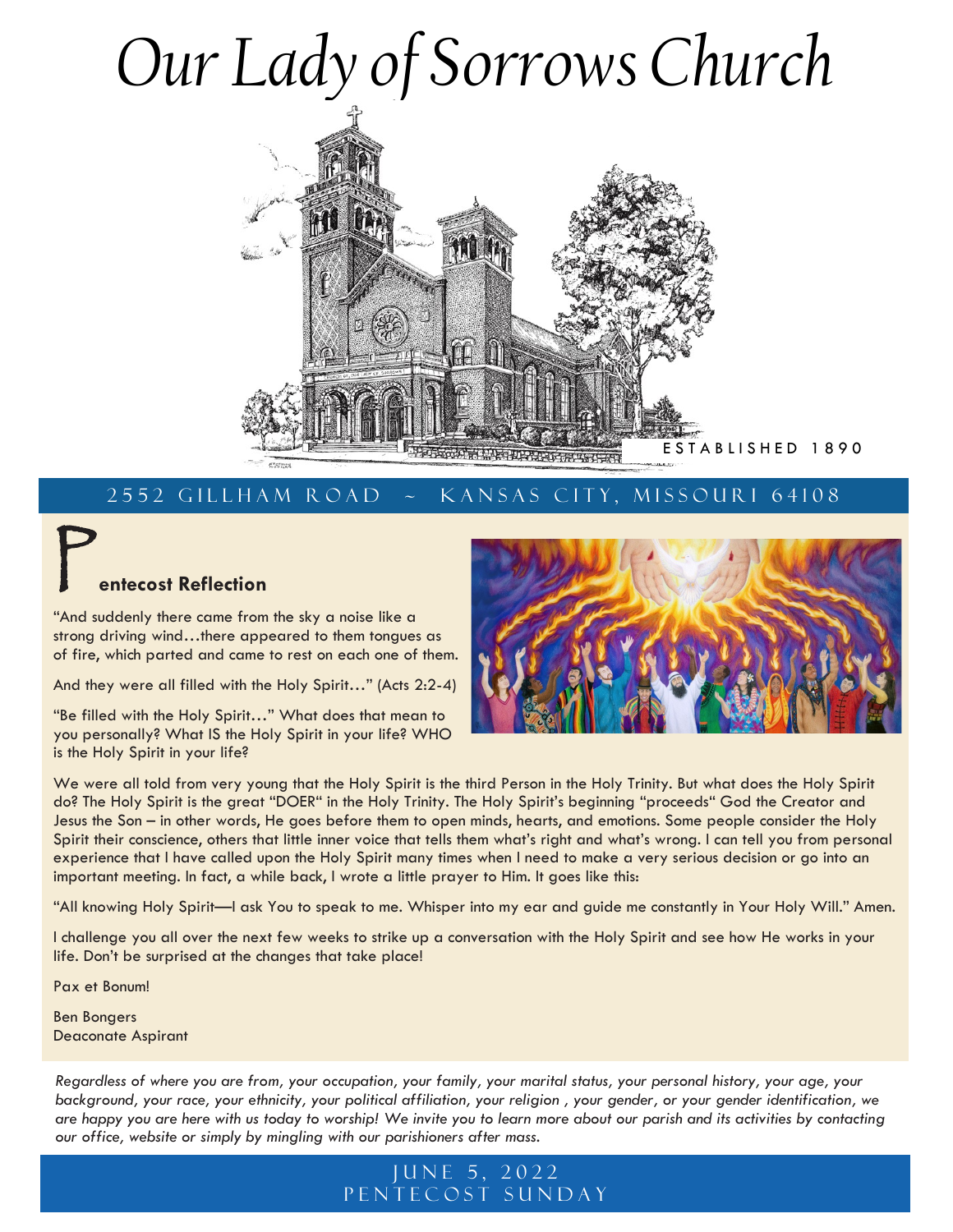# **Mass Intentions**

4:00pm OLOS Parishioners

### **SUNDAY, June 5—Pentecost Sunday**

8:30am Preservation of Holyland Sites 10:30am Battaglia Family, spec.int.

**MONDAY, June 6—Weekday**

**TUESDAY, June 7—Weekday**

| <b>WEDNESDAY, June 8-Weekday</b> |  |
|----------------------------------|--|
|----------------------------------|--|

Noon † Bertha & George Hiller

#### **THURSDAY, June 9—Weekday**

Noon  $\dagger$  Eric Hiller

**FRIDAY, June 10—Weekday** Lucie Mactal, spec.int.

**SATURDAY, June 11—Most Holy Trinity Sunday** 4:00pm † Brian Waldbillig

## **SUNDAY, June 12—Most Holy Trinity Sunday**

8:30am OLOS Parishioners

10:30am † Loretta Riss

## **Please Note: MASS INTENTIONS**

The Mass Intentions list above reflect the intention for each day that are being said. If the intention is on a day when there is no public Mass they are said Privately by Fr. Leonard during his personal daily Mass.

Our Weekend Masses will have the intention for that day. We do have days with openings for intentions coming up. Call or email the office to schedule a Mass intentions you would like to have. 816.421.2112 [stephanief@oloskc.org](mailto:stephanief@oloskc.org?subject=Mass%20Intention%20Request)

## **Readings for the Week of June 5, 2022**

| Sunday:      | Acts 2:1-11/Ps 104:1, 24, 29-30, 31, 34/ |
|--------------|------------------------------------------|
|              | 1 Cor 12:3b-7, 12-13/Jn 20:19-23         |
| Monday:      | Gn 3:9-15, 20/Ps 87/Jn 19:25-34          |
| Tuesday:     | 1 Kgs 17:7-16/Ps 4/Mt 5:13-16            |
| Wednesday:   | 1 Kgs 18:20-39/Ps 16/Mt 5:17-19          |
| Thursday:    | 1 Kgs 18:41-46/Ps 65/Mt 5:20-26          |
| Friday:      | 1 Kgs 19:9a, 11-16/Ps 27/Mt 5:27-32      |
| Saturday:    | Acts 11:21b-26; 12:1-3/Ps 98/Mt 5:33-37  |
| Next Sunday: | Prv 8:22-31/Ps 8:4-5, 6-7, 8-9/          |
|              | Rom 5:1-5/Jn 16:12-15                    |

Resources for the readings can be found at [USCCB.org.](http://usccb.org/)

# **Prayers Requested**

Pray for Mary Weatherford, Grace Diaz, Sarah Eck, Jim Healy, Mary Healy, Rose Ann Jett, Jane Carey, Mike Burke, Maurice Carey, Jerry Gumminger, Ken Blundell, Allan Schaff, Sandra Freeman, Grace Weatherford, Jim Randolph, Joe Creedon, Jacob Rivera, Jaxson Rivera

## **Praying for our Military Service Members:**

Isaac Eyph, Cruz Ibarra, Brian Jansen, Christopher Lamkey, Kyler Brotherton Major Amanda Lamkey, John Huntz, Gabriel Huntz and all military members serving our great nation.

#### **Praying for our First Responders, Doctors, Nurses & Healthcare workers**

Emily Tylski, Kathryn Blundell, Lynette Wheeler, Tom Papreck, and ALL who are working to care for our sick through this pandemic. Know that this includes our Police and Fire and ALL first responders.

If you, a loved one or friend are serving in the military, or as a First Responder roll, Fire Department, Police Department, Ambulance, Paramedic, Doctor, Nurse, or Healthcare Worker, please call or email the office to have their names added to our prayer list. We ask our parishioners to remember them, and all who are on our prayer list in their prayers. 816.421.2112 [stephanief@oloskc.org](mailto:stephanief@oloskc.org?subject=Prayer%20Request)

## **Visit our Website & Facebook Page**

Please visit our website at **oloskc.org**. Once there Visit our

Facebook page by clicking where indicated. There is also a link to our YouTube page. Like our Facebook Page and Subscribe to our YouTube Channel.



tribuciones

You June also make donations through our website.

Or use our QR Code for PayPal!

## **Contributions Received**

#### **From May 23-29, 2022**

| Plate | 5390.00 |
|-------|---------|
|       |         |

Thank You to ALL our parishioners who have provided support, either financially or through your prayers, to the parish during this difficult time. [Click here](https://www.paypal.com/donate/?cmd=_s-xclick&hosted_button_id=DM53QRVE4E7BY&source=url) to donate online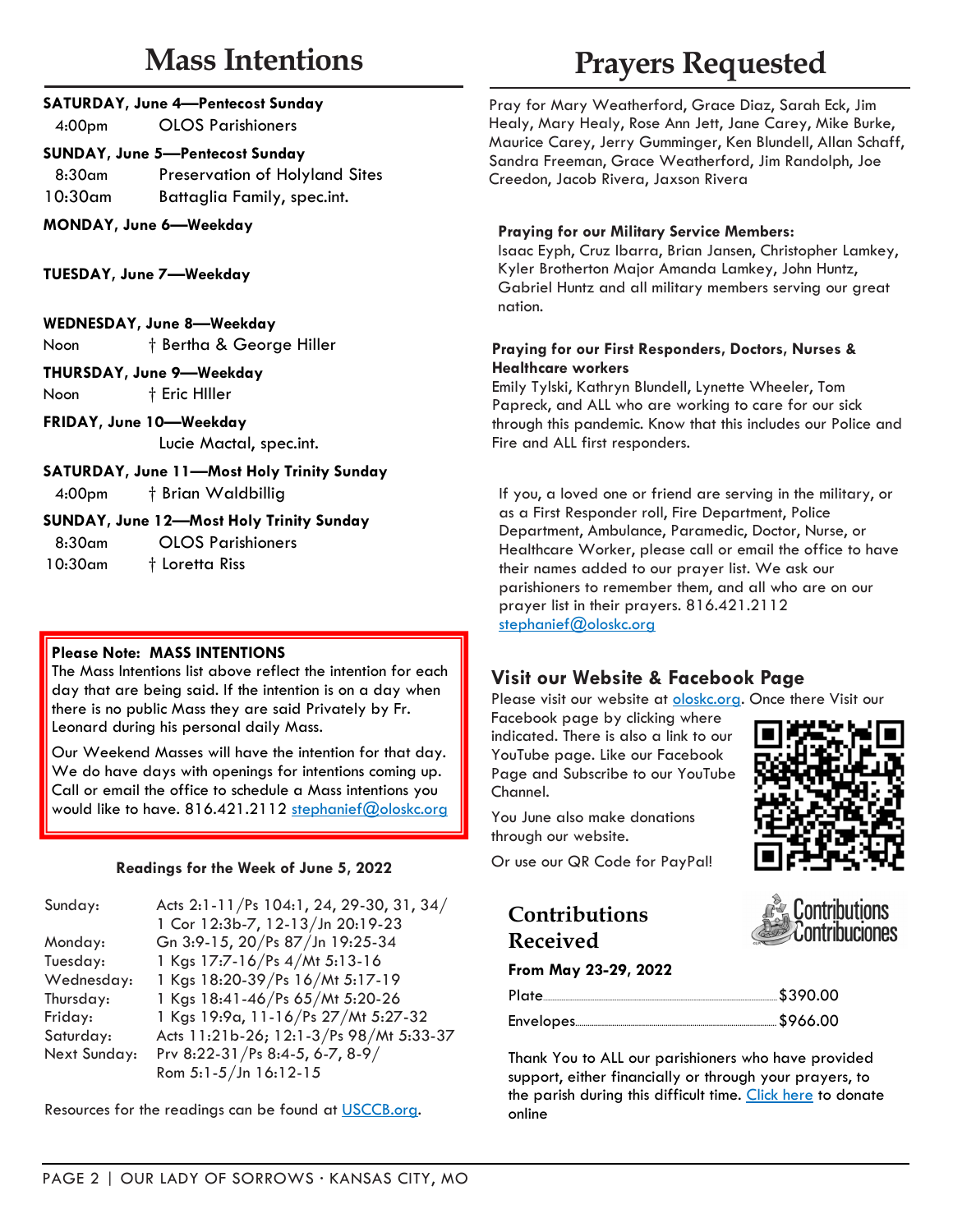## **Capital Campaign To Major Roof Repairs**

To maintain the Church's interior and keep the structure's integrity it is imperative that the roof of the Church be repaired in the next few months. We are waiting for our updated bid as pricing for the wood and supplies has changed and increased. *We expect this bid in the next week.* Our Tentative *goal is \$95,000.00* for this project.

Thank you to those who have given or regifted. We ask that you prayerfully consider giving towards this Major Roof Repair. *We have collected a total of \$90,943.03 towards our goal.* We THANK YOU for your generosity.

Please continue to give and as we need to be over \$100,000.00 to make sure we can cover the new bid.

## **Parishioner Happenings**

—THE SAINT NICHOLAS SOCIETY—

Is a new Catholic Fiction Novel by OLOS very own Permanent Diaconate Aspirant, Ben Bongers! Today, SUNDAY, June 5, 2022, between the 8:30 and 10:30 Masses and enjoy a discussion and reading from his new inspirational novel!

#### THE SAINT NICHOLAS

SOCIETY—is two stories in one (one modern day and the other the Autobiography of St. Nicholas of Myra) showing everyday people changing the world by doing small things with kindness. It shows that by being vulnerable, we find our greatest strength. And that how we react to the life-defining trials we face is how we will be remembered and defined.



The book will be on a reduced-price sale for \$20.00.

*"We crave more because we were made for more. We try to satisfy those cravings with trivial activity and meaningless things. But this foolishness just leaves us exhausted, dissatisfied, and hungrier than ever."* **From Matthew Kelly's Book** *Holy Moments ~ Dynamic Catholic*

## **Mass Intentions for 2022**

Our book for Mass Intentions for 2022 is open. If you would like to have a Mass said for a loved one, living or deceased, we are ready to help you with this.

Call or email the office to request Masses to be said. We will need the name for the intention, if they are living or deceased, if you have a specific day you would like the Mass said on (We will attempt to accommodate your requestion). Email [stephanief@oloskc.org](mailto:stephanief@oloskc.org?subject=Mass%20Intentions) or call 816-421-2112



#### **Prayer to the Holy Spirit**

Prayer of St. Augustine of Hippo Spirit of wisdom and understanding, enlighten our minds to perceive the mysteries of the universe in relation to eternity.

Spirit of right judgement and courage, guide us and make us firm

in our baptismal decision to follow Jesus' way of love.

Spirit of knowledge and reverence, Help us to see the lasting value of justice and mercy in our everyday dealings with one another.

May we respect life as we work to solve problems of family and nation, economy and ecology.

Spirit of God, spark our faith, hope and love into new action each day.

Fill our lives with wonder and awe in your presence which penetrates all creation. Amen

## **Confessions**

Confessions are being heard on Wednesdays and Thursdays at 11:40am and on Saturdays at 3:30pm.

To make arrangements outside these times, please email Fr. Leonard directly by emailing him at [frleonard@oloskc.org.](mailto:frleonard@oloskc.org?subject=Confession)

If you are unable to email Fr. Leonard, you June call the office and leave a name and number for Fr. Leonard to return the call. 816.421.2112

## **Office of Child & Youth Protection—Sexual Abuse**

The Diocese of Kansas City-St. Joseph is committed to combating sexual abuse in the Church. If you are a victim of sexual abuse, or if you *observe or suspect* sexual abuse:

- 1. Call the Missouri Child Abuse Hotline at 1.800.392.3738 (if the victim is currently under the age of 18), and
- 2. Contact your local law enforcement agency or call 911, and
- 3. After reporting to these civil and law enforcement authorities, report suspected *sexual abuse of a minor or vulnerable adult* to the Diocesan Ombudsman, Joe Crayon, at 816.812.2500,or

[crayon@ombudsmankcsj.org,](mailto:crayon@ombudsmankcsj.org?subject=Report%20Abuse) if the abuse involves a priest, deacon, employee or volunteer of the Diocese of Kansas City-St. Joseph.

**The Diocese has a sincere commitment to providing care and healing resources to victims of sexual abuse and their families. Please contact Whitney True-Francis, Victim Advocate Coordinator, at 816.392.0011 or [true.](mailto:true.francis@diocesekcsj.org?subject=Victim%20Assistance%20Coordinator)francis[@diocesekcsj.org](mailto:victimadvocate@diocesekcsj.org?subject=Victim%20Resources) for more information.**